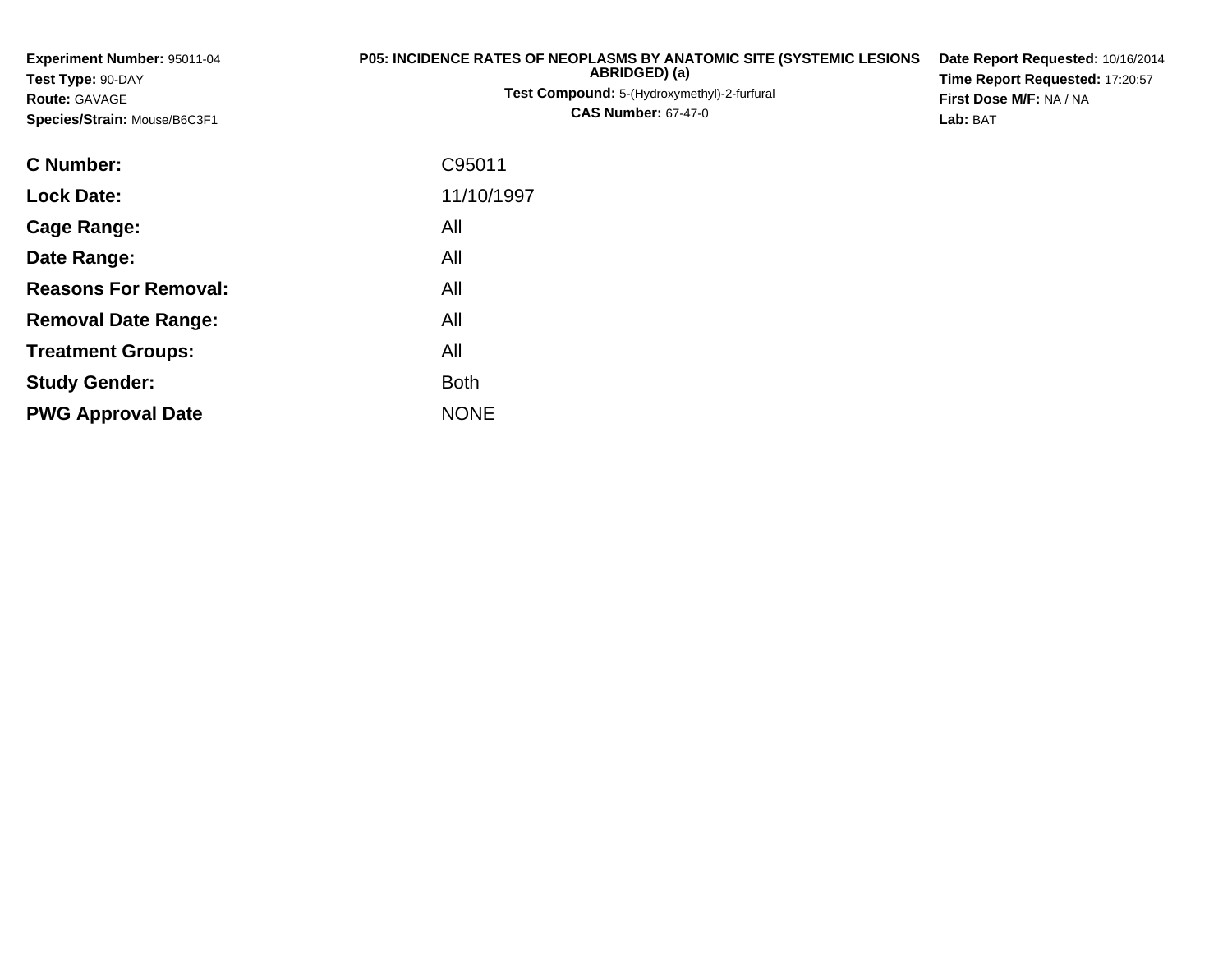| Experiment Number: 95011-04                                                            |         |          |                                                              | P05: INCIDENCE RATES OF NEOPLASMS BY ANATOMIC SITE (SYSTEMIC LESIONS | Date Report Requested: 10/16/2014 |                     |  |  |  |  |
|----------------------------------------------------------------------------------------|---------|----------|--------------------------------------------------------------|----------------------------------------------------------------------|-----------------------------------|---------------------|--|--|--|--|
| Test Type: 90-DAY                                                                      |         |          | ABRIDGED) (a)<br>Test Compound: 5-(Hydroxymethyl)-2-furfural |                                                                      | Time Report Requested: 17:20:57   |                     |  |  |  |  |
| Route: GAVAGE                                                                          |         |          | <b>CAS Number: 67-47-0</b>                                   |                                                                      | First Dose M/F: NA / NA           |                     |  |  |  |  |
| Species/Strain: Mouse/B6C3F1<br><b>B6C3F1 Mouse MALE</b><br><b>Disposition Summary</b> |         |          | Lab: BAT                                                     |                                                                      |                                   |                     |  |  |  |  |
|                                                                                        | 0 MG/KG | 47 MG/KG | 94 MG/KG                                                     | <b>MG/KG</b><br>188                                                  | <b>MG/KG</b><br>375               | <b>MG/KG</b><br>750 |  |  |  |  |
|                                                                                        |         |          |                                                              |                                                                      |                                   |                     |  |  |  |  |
| <b>Animals Initially In Study</b>                                                      | 10      | 10       | 10                                                           | 10                                                                   | 10                                | 10                  |  |  |  |  |
| <b>Early Deaths</b>                                                                    |         |          |                                                              |                                                                      |                                   |                     |  |  |  |  |
| <b>Survivors</b>                                                                       |         |          |                                                              |                                                                      |                                   |                     |  |  |  |  |
| <b>Natural Death</b>                                                                   |         |          |                                                              |                                                                      |                                   | 1                   |  |  |  |  |
| <b>Terminal Sacrifice</b>                                                              | 10      | 10       | 10                                                           | 10                                                                   | 10                                | 9                   |  |  |  |  |
| <b>Animals Examined Microscopically</b>                                                | 10      | 10       | 10                                                           | 10                                                                   | 10                                | 10                  |  |  |  |  |
| <b>ALIMENTARY SYSTEM</b>                                                               |         |          |                                                              |                                                                      |                                   |                     |  |  |  |  |
| Esophagus                                                                              | (10)    | (0)      | (0)                                                          | (0)                                                                  | (0)                               | (10)                |  |  |  |  |
| Gallbladder                                                                            | (10)    | (0)      | (0)                                                          | (0)                                                                  | (0)                               | (9)                 |  |  |  |  |
| Intestine Large, Cecum                                                                 | (10)    | (0)      | (0)                                                          | (0)                                                                  | (0)                               | (10)                |  |  |  |  |
| Intestine Large, Colon                                                                 | (10)    | (0)      | (0)                                                          | (0)                                                                  | (0)                               | (10)                |  |  |  |  |
| Intestine Large, Rectum                                                                | (10)    | (0)      | (0)                                                          | (0)                                                                  | (0)                               | (10)                |  |  |  |  |
| Intestine Small, Duodenum                                                              | (10)    | (0)      | (0)                                                          | (0)                                                                  | (0)                               | (10)                |  |  |  |  |
| Intestine Small, Ileum                                                                 | (10)    | (0)      | (0)                                                          | (0)                                                                  | (0)                               | (10)                |  |  |  |  |
| Intestine Small, Jejunum                                                               | (10)    | (0)      | (0)                                                          | (0)                                                                  | (0)                               | (10)                |  |  |  |  |
| Liver                                                                                  | (10)    | (0)      | (0)                                                          | (0)                                                                  | (0)                               | (10)                |  |  |  |  |
| Pancreas                                                                               | (10)    | (0)      | (0)                                                          | (0)                                                                  | (0)                               | (10)                |  |  |  |  |
| <b>Salivary Glands</b>                                                                 | (10)    | (0)      | (0)                                                          | (0)                                                                  | (0)                               | (10)                |  |  |  |  |
| Stomach, Forestomach                                                                   | (10)    | (0)      | (0)                                                          | (0)                                                                  | (0)                               | (10)                |  |  |  |  |
| Stomach, Glandular                                                                     | (10)    | (0)      | (0)                                                          | (0)                                                                  | (0)                               | (10)                |  |  |  |  |
| CARDIOVASCULAR SYSTEM                                                                  |         |          |                                                              |                                                                      |                                   |                     |  |  |  |  |
| <b>Blood Vessel</b>                                                                    | (10)    | (0)      | (0)                                                          | (0)                                                                  | (0)                               | (10)                |  |  |  |  |
| Heart                                                                                  | (10)    | (0)      | (0)                                                          | (0)                                                                  | (0)                               | (10)                |  |  |  |  |
| <b>ENDOCRINE SYSTEM</b>                                                                |         |          |                                                              |                                                                      |                                   |                     |  |  |  |  |
| <b>Adrenal Cortex</b>                                                                  | (10)    | (0)      | (0)                                                          | (0)                                                                  | (0)                               | (10)                |  |  |  |  |
|                                                                                        |         |          |                                                              |                                                                      |                                   |                     |  |  |  |  |

b - Primary tumors: all tumors except metastatic tumors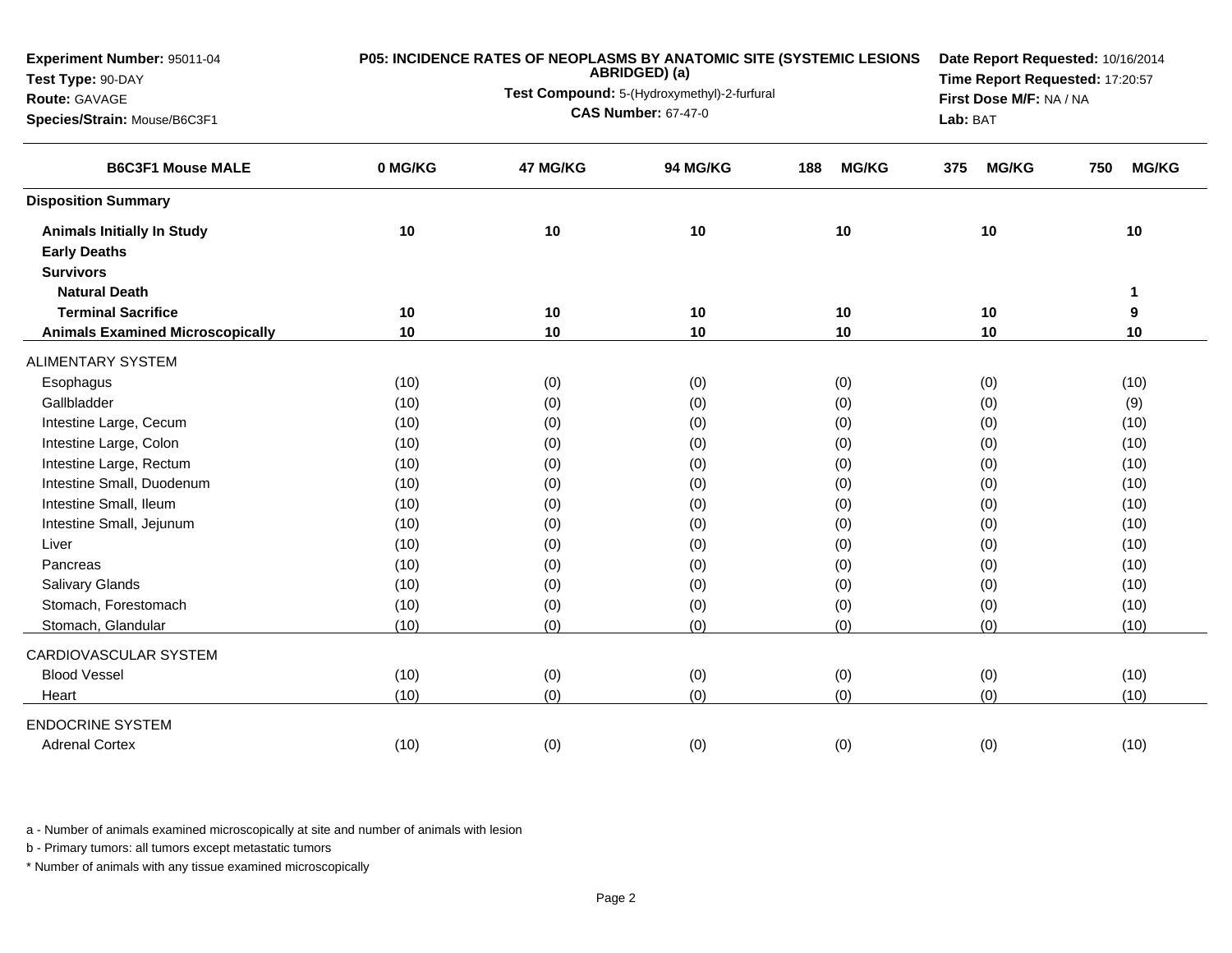| Experiment Number: 95011-04<br>Test Type: 90-DAY         |         |                                        | ABRIDGED) (a)                               | P05: INCIDENCE RATES OF NEOPLASMS BY ANATOMIC SITE (SYSTEMIC LESIONS | Date Report Requested: 10/16/2014<br>Time Report Requested: 17:20:57 |                     |  |  |  |
|----------------------------------------------------------|---------|----------------------------------------|---------------------------------------------|----------------------------------------------------------------------|----------------------------------------------------------------------|---------------------|--|--|--|
| Route: GAVAGE                                            |         |                                        | Test Compound: 5-(Hydroxymethyl)-2-furfural |                                                                      | First Dose M/F: NA / NA                                              |                     |  |  |  |
| Species/Strain: Mouse/B6C3F1<br><b>B6C3F1 Mouse MALE</b> |         | <b>CAS Number: 67-47-0</b><br>Lab: BAT |                                             |                                                                      |                                                                      |                     |  |  |  |
|                                                          | 0 MG/KG | 47 MG/KG                               | 94 MG/KG                                    | <b>MG/KG</b><br>188                                                  | <b>MG/KG</b><br>375                                                  | <b>MG/KG</b><br>750 |  |  |  |
| <b>Adrenal Medulla</b>                                   | (9)     | (0)                                    | (0)                                         | (0)                                                                  | (0)                                                                  | (10)                |  |  |  |
| Islets, Pancreatic                                       | (10)    | (0)                                    | (0)                                         | (0)                                                                  | (0)                                                                  | (10)                |  |  |  |
| Parathyroid Gland                                        | (8)     | (0)                                    | (0)                                         | (0)                                                                  | (0)                                                                  | (8)                 |  |  |  |
| <b>Pituitary Gland</b>                                   | (9)     | (0)                                    | (0)                                         | (0)                                                                  | (0)                                                                  | (9)                 |  |  |  |
| <b>Thyroid Gland</b>                                     | (10)    | (0)                                    | (0)                                         | (0)                                                                  | (0)                                                                  | (10)                |  |  |  |
| <b>GENERAL BODY SYSTEM</b><br>None                       |         |                                        |                                             |                                                                      |                                                                      |                     |  |  |  |
| <b>GENITAL SYSTEM</b>                                    |         |                                        |                                             |                                                                      |                                                                      |                     |  |  |  |
| Epididymis                                               | (10)    | (0)                                    | (0)                                         | (0)                                                                  | (0)                                                                  | (10)                |  |  |  |
| <b>Preputial Gland</b>                                   | (10)    | (0)                                    | (0)                                         | (0)                                                                  | (0)                                                                  | (10)                |  |  |  |
| Prostate                                                 | (10)    | (0)                                    | (0)                                         | (0)                                                                  | (0)                                                                  | (10)                |  |  |  |
| <b>Seminal Vesicle</b>                                   | (10)    | (0)                                    | (0)                                         | (0)                                                                  | (0)                                                                  | (10)                |  |  |  |
| <b>Testes</b>                                            | (10)    | (0)                                    | (0)                                         | (0)                                                                  | (0)                                                                  | (10)                |  |  |  |
| <b>HEMATOPOIETIC SYSTEM</b>                              |         |                                        |                                             |                                                                      |                                                                      |                     |  |  |  |
| <b>Bone Marrow</b>                                       | (10)    | (0)                                    | (0)                                         | (0)                                                                  | (0)                                                                  | (10)                |  |  |  |
| Lymph Node, Mandibular                                   | (10)    | (0)                                    | (0)                                         | (0)                                                                  | (0)                                                                  | (10)                |  |  |  |
| Lymph Node, Mesenteric                                   | (10)    | (0)                                    | (0)                                         | (0)                                                                  | (0)                                                                  | (10)                |  |  |  |
| Spleen                                                   | (10)    | (0)                                    | (0)                                         | (0)                                                                  | (0)                                                                  | (10)                |  |  |  |
| Thymus                                                   | (10)    | (0)                                    | (0)                                         | (0)                                                                  | (0)                                                                  | (10)                |  |  |  |
| <b>INTEGUMENTARY SYSTEM</b>                              |         |                                        |                                             |                                                                      |                                                                      |                     |  |  |  |
| Skin                                                     | (10)    | (0)                                    | (0)                                         | (0)                                                                  | (0)                                                                  | (10)                |  |  |  |
| MUSCULOSKELETAL SYSTEM                                   |         |                                        |                                             |                                                                      |                                                                      |                     |  |  |  |
| <b>Bone</b>                                              | (10)    | (0)                                    | (0)                                         | (0)                                                                  | (0)                                                                  | (10)                |  |  |  |
| NERVOUS SYSTEM                                           |         |                                        |                                             |                                                                      |                                                                      |                     |  |  |  |
| <b>Brain</b>                                             | (10)    | (0)                                    | (0)                                         | (0)                                                                  | (0)                                                                  | (10)                |  |  |  |

b - Primary tumors: all tumors except metastatic tumors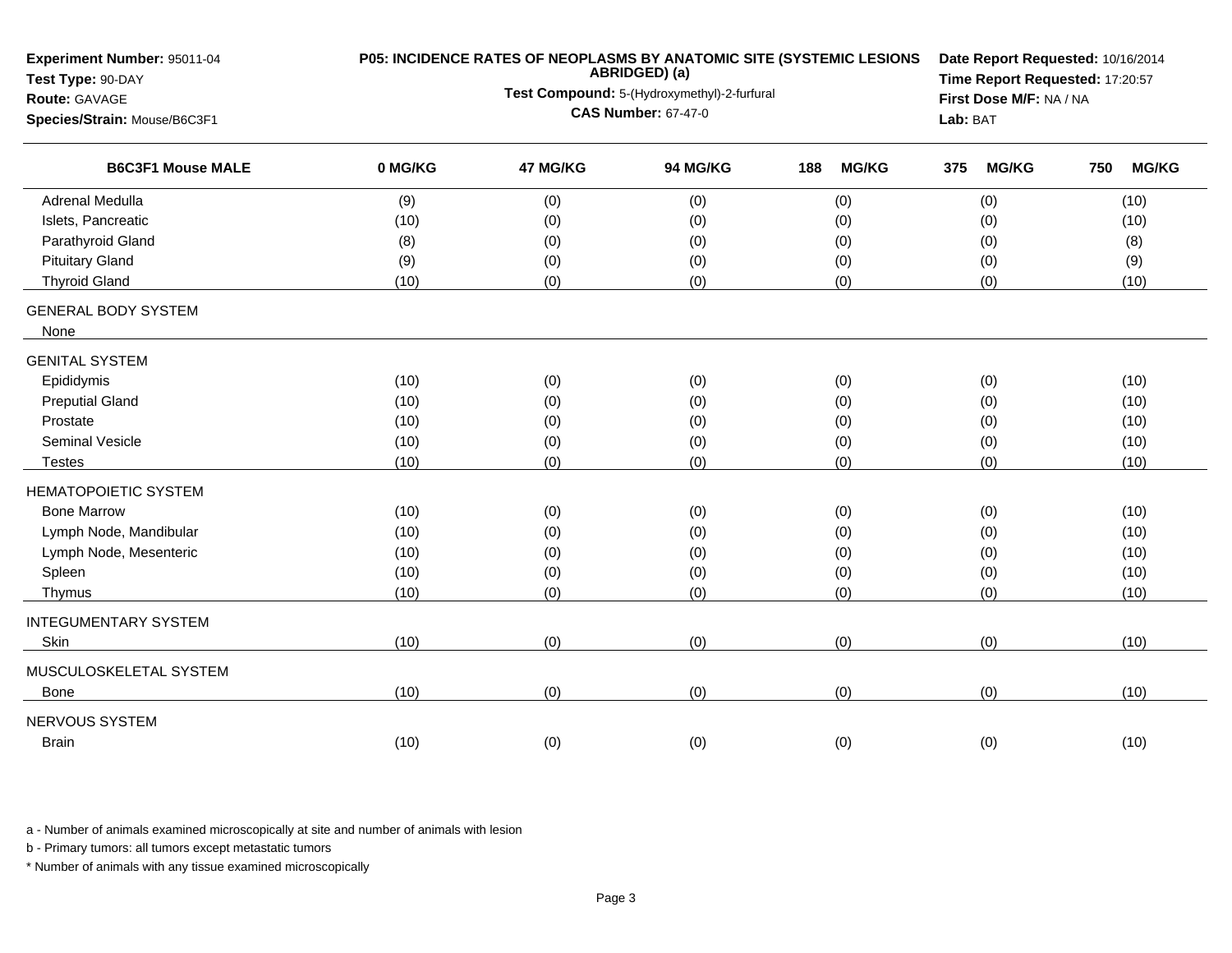| Experiment Number: 95011-04<br>Test Type: 90-DAY<br><b>Route: GAVAGE</b><br>Species/Strain: Mouse/B6C3F1 | P05: INCIDENCE RATES OF NEOPLASMS BY ANATOMIC SITE (SYSTEMIC LESIONS | Date Report Requested: 10/16/2014<br>Time Report Requested: 17:20:57<br>First Dose M/F: NA / NA<br>Lab: BAT |          |                     |                     |                     |
|----------------------------------------------------------------------------------------------------------|----------------------------------------------------------------------|-------------------------------------------------------------------------------------------------------------|----------|---------------------|---------------------|---------------------|
| <b>B6C3F1 Mouse MALE</b>                                                                                 | 0 MG/KG                                                              | 47 MG/KG                                                                                                    | 94 MG/KG | <b>MG/KG</b><br>188 | <b>MG/KG</b><br>375 | <b>MG/KG</b><br>750 |
| <b>RESPIRATORY SYSTEM</b>                                                                                |                                                                      |                                                                                                             |          |                     |                     |                     |
| Lung                                                                                                     | (10)                                                                 | (0)                                                                                                         | (0)      | (0)                 | (0)                 | (10)                |
| Nose                                                                                                     | (10)                                                                 | (0)                                                                                                         | (0)      | (0)                 | (0)                 | (10)                |
| Trachea                                                                                                  | (10)                                                                 | (0)                                                                                                         | (0)      | (0)                 | (0)                 | (10)                |
| SPECIAL SENSES SYSTEM                                                                                    |                                                                      |                                                                                                             |          |                     |                     |                     |
| None                                                                                                     |                                                                      |                                                                                                             |          |                     |                     |                     |
| URINARY SYSTEM                                                                                           |                                                                      |                                                                                                             |          |                     |                     |                     |
| Kidney                                                                                                   | (10)                                                                 | (10)                                                                                                        | (10)     | (10)                | (10)                | (10)                |
| Urinary Bladder                                                                                          | (10)                                                                 | (0)                                                                                                         | (0)      | (0)                 | (0)                 | (10)                |

b - Primary tumors: all tumors except metastatic tumors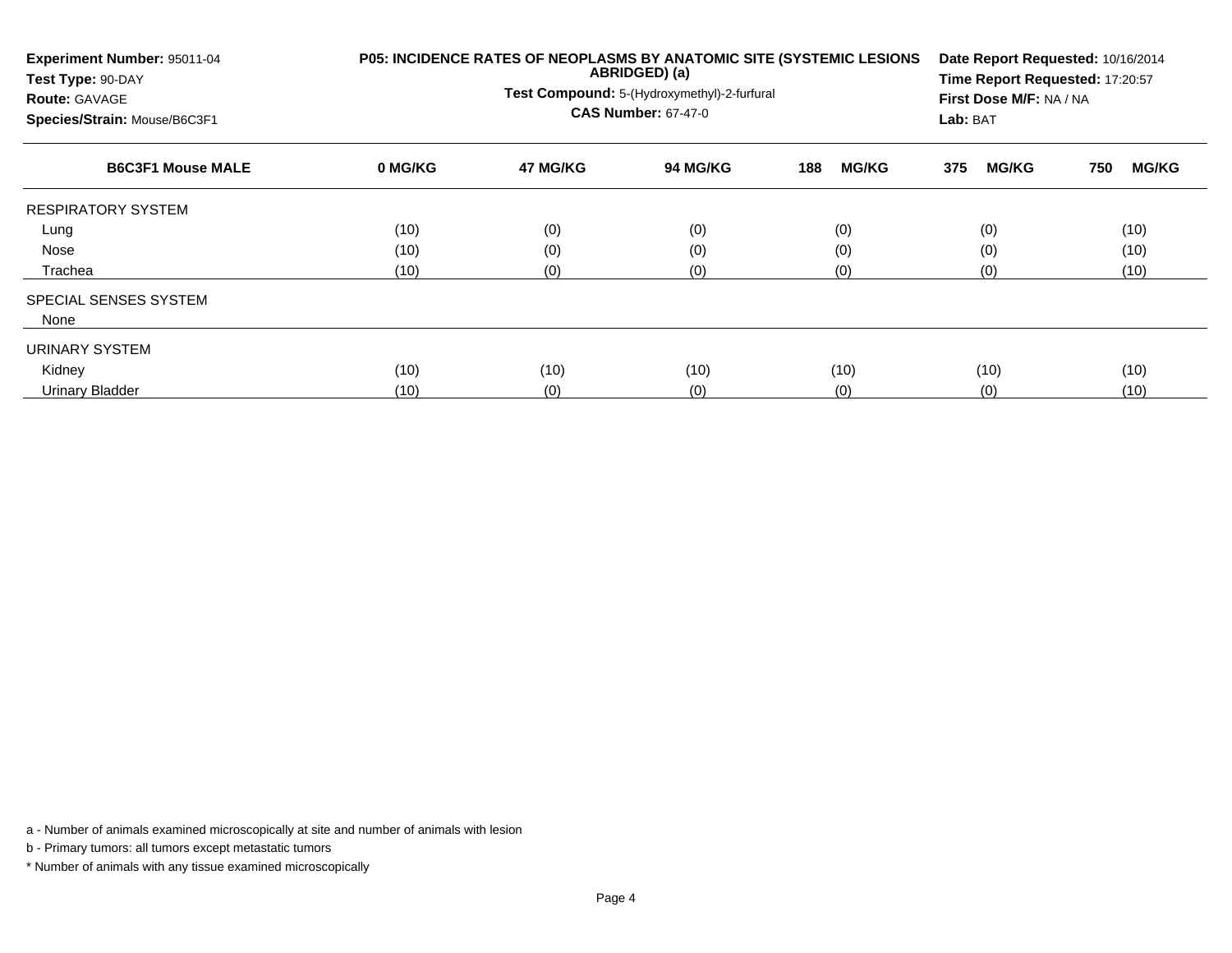| Experiment Number: 95011-04<br>Test Type: 90-DAY<br><b>Route: GAVAGE</b><br>Species/Strain: Mouse/B6C3F1 |         | P05: INCIDENCE RATES OF NEOPLASMS BY ANATOMIC SITE (SYSTEMIC LESIONS<br>ABRIDGED) (a)<br>Test Compound: 5-(Hydroxymethyl)-2-furfural<br><b>CAS Number: 67-47-0</b> |          |     |              |     | Date Report Requested: 10/16/2014<br>Time Report Requested: 17:20:57<br>First Dose M/F: NA / NA<br>Lab: BAT |     |              |  |
|----------------------------------------------------------------------------------------------------------|---------|--------------------------------------------------------------------------------------------------------------------------------------------------------------------|----------|-----|--------------|-----|-------------------------------------------------------------------------------------------------------------|-----|--------------|--|
| <b>B6C3F1 Mouse MALE</b>                                                                                 | 0 MG/KG | 47 MG/KG                                                                                                                                                           | 94 MG/KG | 188 | <b>MG/KG</b> | 375 | <b>MG/KG</b>                                                                                                | 750 | <b>MG/KG</b> |  |
| <b>Tumor Summary for MALE</b>                                                                            |         |                                                                                                                                                                    |          |     |              |     |                                                                                                             |     |              |  |
| <b>Total Animals with Primary Neoplasms (b)</b><br><b>Total Primary Neoplasms</b>                        |         |                                                                                                                                                                    |          |     |              |     |                                                                                                             |     |              |  |
| <b>Total Animals with Benign Neoplasms</b><br><b>Total Benign Neoplasms</b>                              |         |                                                                                                                                                                    |          |     |              |     |                                                                                                             |     |              |  |
| <b>Total Animals with Malignant Neoplasms</b><br><b>Total Malignant Neoplasms</b>                        |         |                                                                                                                                                                    |          |     |              |     |                                                                                                             |     |              |  |
| <b>Total Animals with Metastatic Neoplasms</b><br><b>Total Metastatic Neoplasms</b>                      |         |                                                                                                                                                                    |          |     |              |     |                                                                                                             |     |              |  |
| <b>Total Animals with Malignant Neoplasms</b><br><b>Uncertain Primary Site</b>                           |         |                                                                                                                                                                    |          |     |              |     |                                                                                                             |     |              |  |
| Total Animals with Neoplasms Uncertain -<br><b>Benign or Malignant</b>                                   |         |                                                                                                                                                                    |          |     |              |     |                                                                                                             |     |              |  |
| <b>Total Uncertain Neoplasms</b>                                                                         |         |                                                                                                                                                                    |          |     |              |     |                                                                                                             |     |              |  |

\*\*\*END OF MALE DATA\*\*\*

a - Number of animals examined microscopically at site and number of animals with lesion

b - Primary tumors: all tumors except metastatic tumors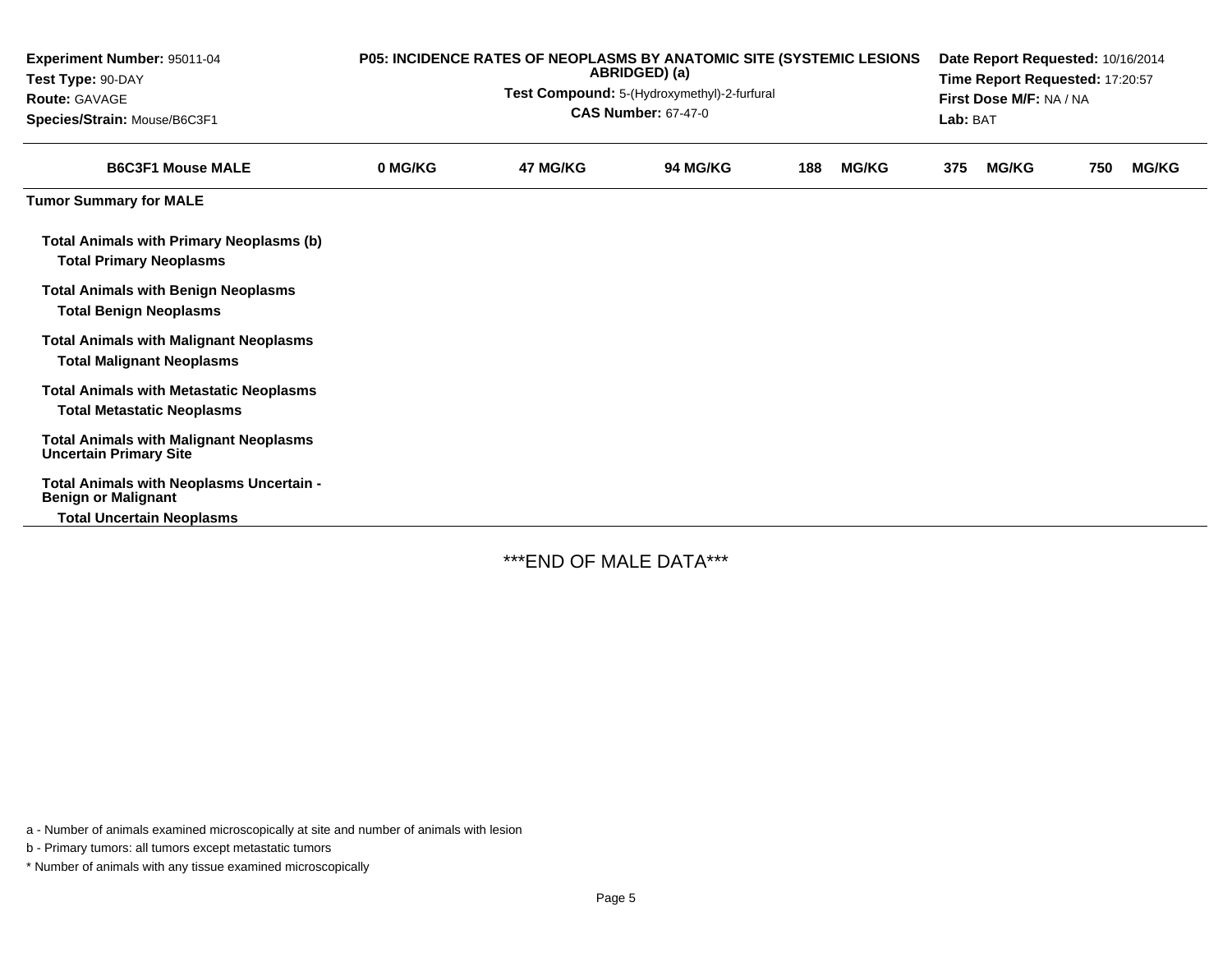| Experiment Number: 95011-04                                |         |          |                                                              | P05: INCIDENCE RATES OF NEOPLASMS BY ANATOMIC SITE (SYSTEMIC LESIONS | Date Report Requested: 10/16/2014 |                     |  |  |  |  |
|------------------------------------------------------------|---------|----------|--------------------------------------------------------------|----------------------------------------------------------------------|-----------------------------------|---------------------|--|--|--|--|
| Test Type: 90-DAY                                          |         |          | ABRIDGED) (a)<br>Test Compound: 5-(Hydroxymethyl)-2-furfural |                                                                      | Time Report Requested: 17:20:57   |                     |  |  |  |  |
| Route: GAVAGE                                              |         |          | <b>CAS Number: 67-47-0</b>                                   |                                                                      | First Dose M/F: NA / NA           |                     |  |  |  |  |
| Species/Strain: Mouse/B6C3F1<br><b>B6C3F1 Mouse FEMALE</b> |         |          |                                                              | Lab: BAT                                                             |                                   |                     |  |  |  |  |
|                                                            | 0 MG/KG | 47 MG/KG | 94 MG/KG                                                     | 188<br><b>MG/KG</b>                                                  | <b>MG/KG</b><br>375               | 750<br><b>MG/KG</b> |  |  |  |  |
| <b>Disposition Summary</b>                                 |         |          |                                                              |                                                                      |                                   |                     |  |  |  |  |
| <b>Animals Initially In Study</b>                          | 10      | 10       | 10                                                           | 10                                                                   | 10                                | 10                  |  |  |  |  |
| <b>Early Deaths</b>                                        |         |          |                                                              |                                                                      |                                   |                     |  |  |  |  |
| <b>Natural Death</b>                                       |         |          |                                                              |                                                                      | 1                                 |                     |  |  |  |  |
| <b>Survivors</b>                                           |         |          |                                                              |                                                                      |                                   |                     |  |  |  |  |
| <b>Terminal Sacrifice</b>                                  | 10      | 10       | 10                                                           | 10                                                                   | 9                                 | 10                  |  |  |  |  |
| <b>Animals Examined Microscopically</b>                    | 10      | 10       | 10                                                           | 10                                                                   | 10                                | 10                  |  |  |  |  |
| <b>ALIMENTARY SYSTEM</b>                                   |         |          |                                                              |                                                                      |                                   |                     |  |  |  |  |
| Esophagus                                                  | (10)    | (0)      | (0)                                                          | (0)                                                                  | (1)                               | (10)                |  |  |  |  |
| Gallbladder                                                | (10)    | (0)      | (0)                                                          | (0)                                                                  | (0)                               | (10)                |  |  |  |  |
| Intestine Large, Cecum                                     | (10)    | (0)      | (0)                                                          | (0)                                                                  | (1)                               | (10)                |  |  |  |  |
| Intestine Large, Colon                                     | (10)    | (0)      | (0)                                                          | (0)                                                                  | (1)                               | (10)                |  |  |  |  |
| Intestine Large, Rectum                                    | (10)    | (0)      | (0)                                                          | (0)                                                                  | (1)                               | (10)                |  |  |  |  |
| Intestine Small, Duodenum                                  | (10)    | (0)      | (0)                                                          | (0)                                                                  | (1)                               | (10)                |  |  |  |  |
| Intestine Small, Ileum                                     | (10)    | (0)      | (0)                                                          | (0)                                                                  | (1)                               | (10)                |  |  |  |  |
| Intestine Small, Jejunum                                   | (10)    | (0)      | (0)                                                          | (0)                                                                  | (1)                               | (10)                |  |  |  |  |
| Liver                                                      | (10)    | (0)      | (0)                                                          | (0)                                                                  | (1)                               | (10)                |  |  |  |  |
| Pancreas                                                   | (10)    | (0)      | (0)                                                          | (0)                                                                  | (1)                               | (10)                |  |  |  |  |
| <b>Salivary Glands</b>                                     | (10)    | (0)      | (0)                                                          | (0)                                                                  | (1)                               | (10)                |  |  |  |  |
| Stomach, Forestomach                                       | (10)    | (0)      | (0)                                                          | (0)                                                                  | (1)                               | (10)                |  |  |  |  |
| Stomach, Glandular                                         | (10)    | (0)      | (0)                                                          | (0)                                                                  | (1)                               | (10)                |  |  |  |  |
| CARDIOVASCULAR SYSTEM                                      |         |          |                                                              |                                                                      |                                   |                     |  |  |  |  |
| <b>Blood Vessel</b>                                        | (10)    | (0)      | (0)                                                          | (0)                                                                  | (1)                               | (10)                |  |  |  |  |
| Heart                                                      | (10)    | (0)      | (0)                                                          | (0)                                                                  | (1)                               | (10)                |  |  |  |  |
| <b>ENDOCRINE SYSTEM</b>                                    |         |          |                                                              |                                                                      |                                   |                     |  |  |  |  |
| <b>Adrenal Cortex</b>                                      | (10)    | (0)      | (0)                                                          | (0)                                                                  | (1)                               | (10)                |  |  |  |  |

b - Primary tumors: all tumors except metastatic tumors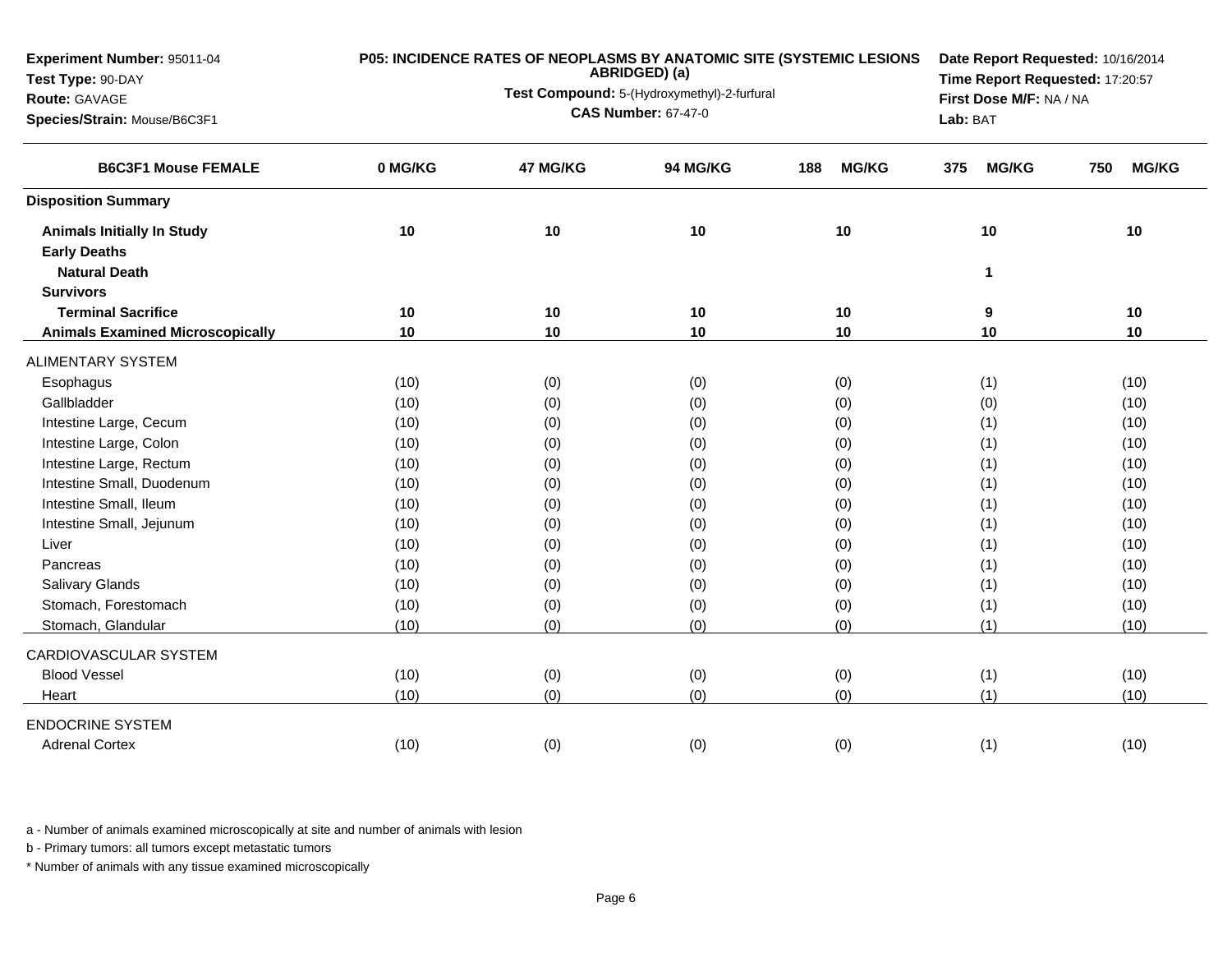| Experiment Number: 95011-04<br>Test Type: 90-DAY           |         |                            | ABRIDGED) (a)                               | P05: INCIDENCE RATES OF NEOPLASMS BY ANATOMIC SITE (SYSTEMIC LESIONS | Date Report Requested: 10/16/2014<br>Time Report Requested: 17:20:58 |                     |  |  |  |
|------------------------------------------------------------|---------|----------------------------|---------------------------------------------|----------------------------------------------------------------------|----------------------------------------------------------------------|---------------------|--|--|--|
| Route: GAVAGE                                              |         |                            | Test Compound: 5-(Hydroxymethyl)-2-furfural |                                                                      | First Dose M/F: NA / NA                                              |                     |  |  |  |
| Species/Strain: Mouse/B6C3F1<br><b>B6C3F1 Mouse FEMALE</b> |         | <b>CAS Number: 67-47-0</b> |                                             | Lab: BAT                                                             |                                                                      |                     |  |  |  |
|                                                            | 0 MG/KG | 47 MG/KG                   | 94 MG/KG                                    | <b>MG/KG</b><br>188                                                  | <b>MG/KG</b><br>375                                                  | <b>MG/KG</b><br>750 |  |  |  |
| <b>Adrenal Medulla</b>                                     | (10)    | (0)                        | (0)                                         | (0)                                                                  | (1)                                                                  | (10)                |  |  |  |
| Islets, Pancreatic                                         | (10)    | (0)                        | (0)                                         | (0)                                                                  | (1)                                                                  | (10)                |  |  |  |
| Parathyroid Gland                                          | (5)     | (0)                        | (0)                                         | (0)                                                                  | (0)                                                                  | (7)                 |  |  |  |
| <b>Pituitary Gland</b>                                     | (10)    | (0)                        | (0)                                         | (0)                                                                  | (1)                                                                  | (10)                |  |  |  |
| <b>Thyroid Gland</b>                                       | (10)    | (0)                        | (0)                                         | (0)                                                                  | (1)                                                                  | (10)                |  |  |  |
| <b>GENERAL BODY SYSTEM</b><br>None                         |         |                            |                                             |                                                                      |                                                                      |                     |  |  |  |
| <b>GENITAL SYSTEM</b>                                      |         |                            |                                             |                                                                      |                                                                      |                     |  |  |  |
| <b>Clitoral Gland</b>                                      | (10)    | (0)                        | (0)                                         | (0)                                                                  | (1)                                                                  | (10)                |  |  |  |
| Ovary                                                      | (10)    | (0)                        | (0)                                         | (0)                                                                  | (1)                                                                  | (10)                |  |  |  |
| Teratoma Benign                                            |         |                            |                                             |                                                                      | 1 (100%)                                                             |                     |  |  |  |
| <b>Uterus</b>                                              | (10)    | (0)                        | (0)                                         | (0)                                                                  | (1)                                                                  | (10)                |  |  |  |
| <b>HEMATOPOIETIC SYSTEM</b>                                |         |                            |                                             |                                                                      |                                                                      |                     |  |  |  |
| <b>Bone Marrow</b>                                         | (10)    | (0)                        | (0)                                         | (0)                                                                  | (1)                                                                  | (10)                |  |  |  |
| Lymph Node, Mandibular                                     | (10)    | (0)                        | (0)                                         | (0)                                                                  | (1)                                                                  | (10)                |  |  |  |
| Lymph Node, Mesenteric                                     | (10)    | (0)                        | (0)                                         | (0)                                                                  | (1)                                                                  | (9)                 |  |  |  |
| Spleen                                                     | (10)    | (0)                        | (0)                                         | (0)                                                                  | (1)                                                                  | (10)                |  |  |  |
| Thymus                                                     | (10)    | (0)                        | (0)                                         | (0)                                                                  | (1)                                                                  | (10)                |  |  |  |
| <b>INTEGUMENTARY SYSTEM</b>                                |         |                            |                                             |                                                                      |                                                                      |                     |  |  |  |
| <b>Mammary Gland</b>                                       | (10)    | (0)                        | (0)                                         | (0)                                                                  | (1)                                                                  | (10)                |  |  |  |
| Skin                                                       | (10)    | (0)                        | (0)                                         | (0)                                                                  | (1)                                                                  | (10)                |  |  |  |
| MUSCULOSKELETAL SYSTEM                                     |         |                            |                                             |                                                                      |                                                                      |                     |  |  |  |
| <b>Bone</b>                                                | (10)    | (0)                        | (0)                                         | (0)                                                                  | (1)                                                                  | (10)                |  |  |  |
| NERVOUS SYSTEM                                             |         |                            |                                             |                                                                      |                                                                      |                     |  |  |  |
| <b>Brain</b>                                               | (10)    | (0)                        | (0)                                         | (0)                                                                  | (1)                                                                  | (10)                |  |  |  |
|                                                            |         |                            |                                             |                                                                      |                                                                      |                     |  |  |  |

b - Primary tumors: all tumors except metastatic tumors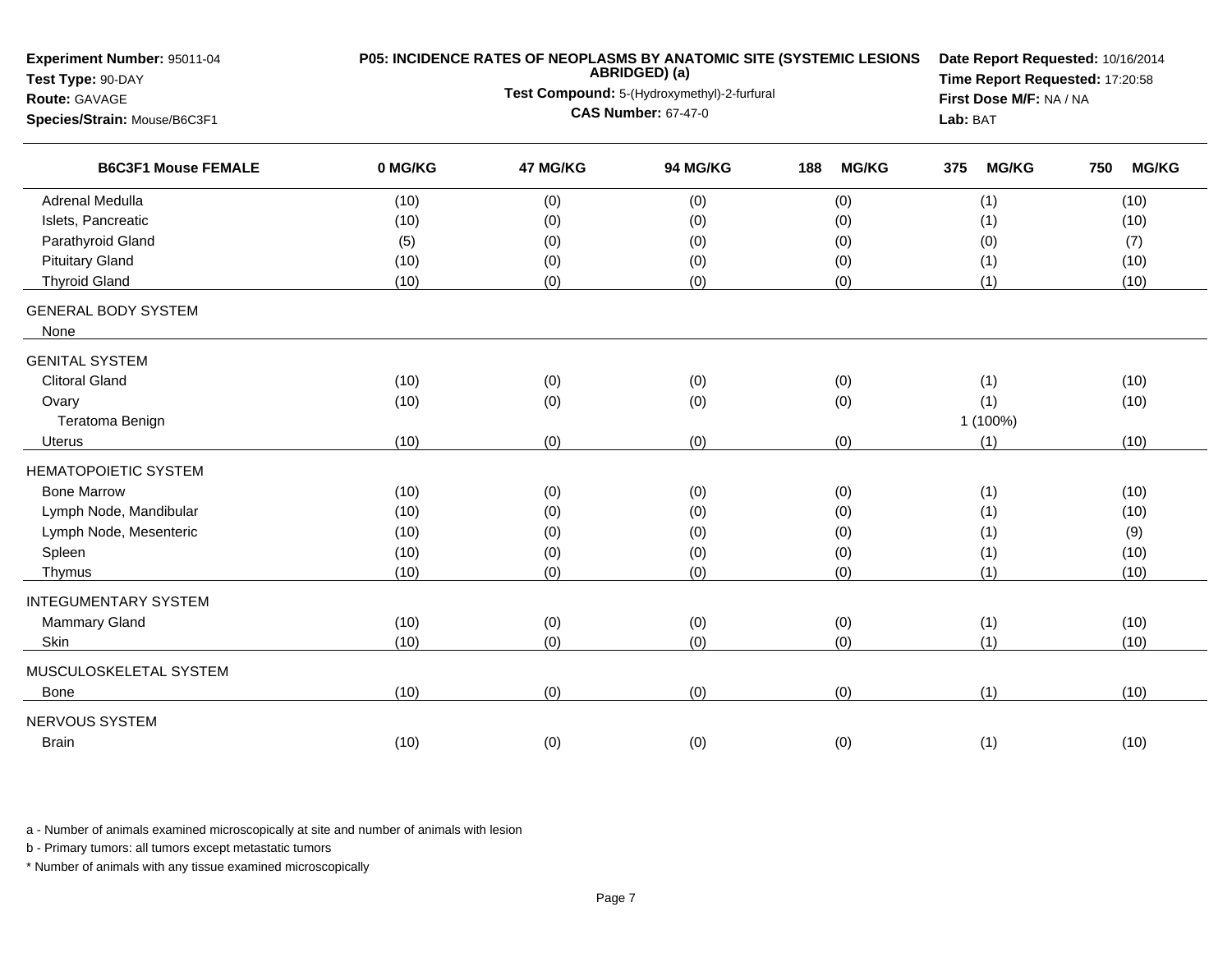| Experiment Number: 95011-04<br>Test Type: 90-DAY<br><b>Route: GAVAGE</b><br>Species/Strain: Mouse/B6C3F1 | P05: INCIDENCE RATES OF NEOPLASMS BY ANATOMIC SITE (SYSTEMIC LESIONS<br>Date Report Requested: 10/16/2014<br>ABRIDGED) (a)<br>Time Report Requested: 17:20:58<br>Test Compound: 5-(Hydroxymethyl)-2-furfural<br>First Dose M/F: NA / NA<br><b>CAS Number: 67-47-0</b><br>Lab: BAT |          |          |                     |                     |                     |
|----------------------------------------------------------------------------------------------------------|-----------------------------------------------------------------------------------------------------------------------------------------------------------------------------------------------------------------------------------------------------------------------------------|----------|----------|---------------------|---------------------|---------------------|
| <b>B6C3F1 Mouse FEMALE</b>                                                                               | 0 MG/KG                                                                                                                                                                                                                                                                           | 47 MG/KG | 94 MG/KG | <b>MG/KG</b><br>188 | <b>MG/KG</b><br>375 | <b>MG/KG</b><br>750 |
| <b>RESPIRATORY SYSTEM</b>                                                                                |                                                                                                                                                                                                                                                                                   |          |          |                     |                     |                     |
| Lung                                                                                                     | (10)                                                                                                                                                                                                                                                                              | (0)      | (0)      | (0)                 | (1)                 | (10)                |
| Nose                                                                                                     | (10)                                                                                                                                                                                                                                                                              | (0)      | (0)      | (0)                 | (1)                 | (10)                |
| Trachea                                                                                                  | (10)                                                                                                                                                                                                                                                                              | (0)      | (0)      | (0)                 | (1)                 | (10)                |
| SPECIAL SENSES SYSTEM                                                                                    |                                                                                                                                                                                                                                                                                   |          |          |                     |                     |                     |
| None                                                                                                     |                                                                                                                                                                                                                                                                                   |          |          |                     |                     |                     |
| URINARY SYSTEM                                                                                           |                                                                                                                                                                                                                                                                                   |          |          |                     |                     |                     |
| Kidney                                                                                                   | (10)                                                                                                                                                                                                                                                                              | (10)     | (10)     | (10)                | (10)                | (10)                |
| Urinary Bladder                                                                                          | (10)                                                                                                                                                                                                                                                                              | (0)      | (0)      | (0)                 | (1)                 | (10)                |

b - Primary tumors: all tumors except metastatic tumors